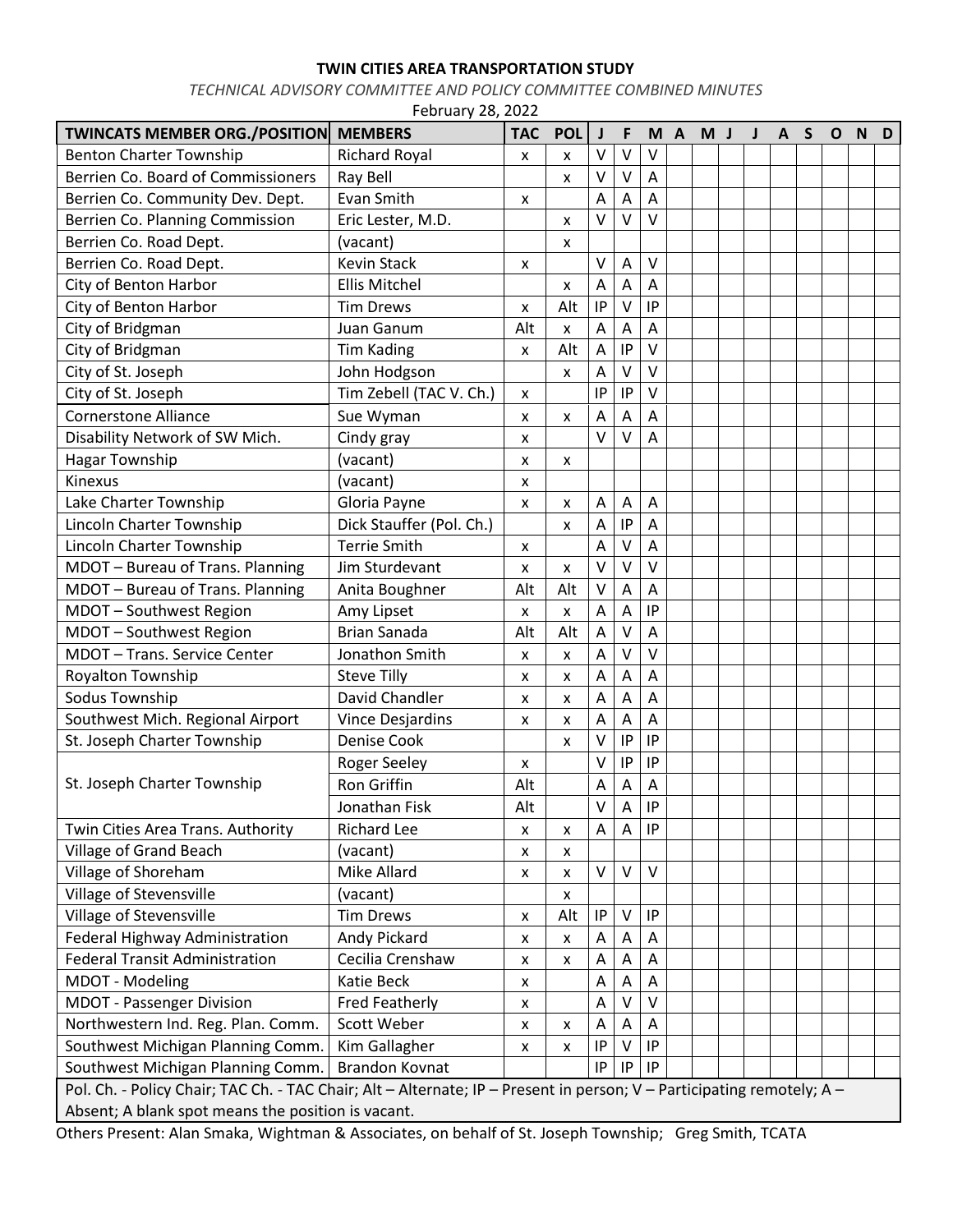1. Call to Order and Roll Call

Tim Zebell, Technical Advisory Committee Vice Chair called the meeting to order at 9:35 AM. Kim Gallagher led roll call.

- 2. Changes to the Agenda None.
- 3. Public Comment None.
- 4. Vote for TwinCATS Policy Committee Vice Chair Denise Cook Volunteered to be the Policy Committee Vice Chair.

**Motion** to appoint Denise Cook as the TwinCATS Policy Committee Vice Chair. Made by Amy Lipset, and seconded by Denise Cook. **Motion approved**.

5. Approve Minutes from February 28, 2022 Meeting **Motion** to approve the minutes from the January 18, 2022 TwinCATS combined Policy and Technical Advisory Committee meeting. Made by Roger Seeley and seconded by Denise Cook. **Motion approved.** 

## 6. New Business – Amendments to projects

**Berrien County Road Department:** Stack said he just held a GI meeting for the guardrail project. Due to material cost increases, the project cost has increased.

**Twin Cities Area Transportation Authority:** Gallagher explained that operating budget as shown in the TIP represents the Federal 5307 funds estimated to be spent that year along with the state & Local match. These funds do not need to match the 5307 allocation since transit agencies can use unspent from previous years (carryover) or carryover funding to future years. Another fund source for Transit agencies is the CARES Act which does not need to be included in the TIP.

Kovnat said he sent out a revised amount for TCATA's new projects on Friday before the meeting. Their original request did not reflect the proper 80/20 federal/state funding split.

Gallagher explained that TCATA has two buses eligible in 2023 and both are programed for replacement using CMAQ funds. They also applied for a bus replacement using 5339 funds which they do not need. The driveway repair was an emergency repair initially programed to use 5307 funding. TCATA was able to use CARES funds instead.

**MDOT:** Smith discussed the 2023 M-139 Culver preplacement between Tanglewood Trail and Scottdale Road. During the design process, they discovered that they will need to do additional excavation due to poor soils. There are also material cost increases. M-139 will be closed to through traffic during the construction period. They are working with the Road Department on plans for the alternate route.